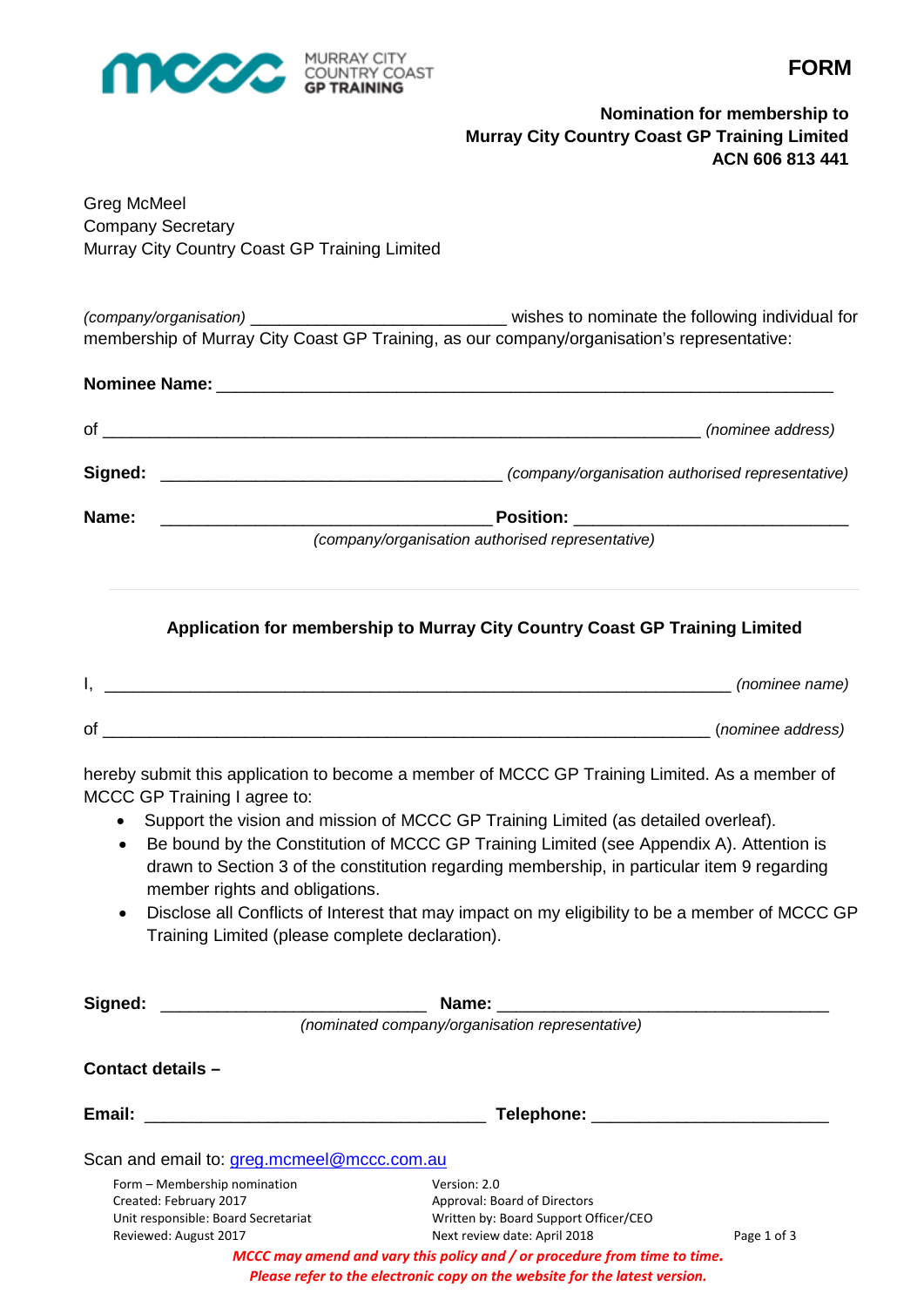# Vision

Enhancing community health and wellbeing through leadership in general practice education, training, research and workforce development.

# Mission

Provide high quality education and training programs for GP registrars, junior doctors interested in careers as GPs and, where relevant, other general practice professionals.

Partner with practices to support integration of education, training, research and clinical governance as core elements of quality general practice.

Partner with universities, primary health networks, hospitals, state and federal governments and communities to plan for sustainable general practice workforces in our region.

# Values

- Respect
- Compassion
- Integrity
- Responsibility
- Innovation

Unit responsible: Board Secretariat Written by: Board Support Officer/CEO Reviewed: August 2017 The State of 3 Next review date: April 2018 The State of 3

*MCCC may amend and vary this policy and / or procedure from time to time. Please refer to the electronic copy on the website for the latest version.*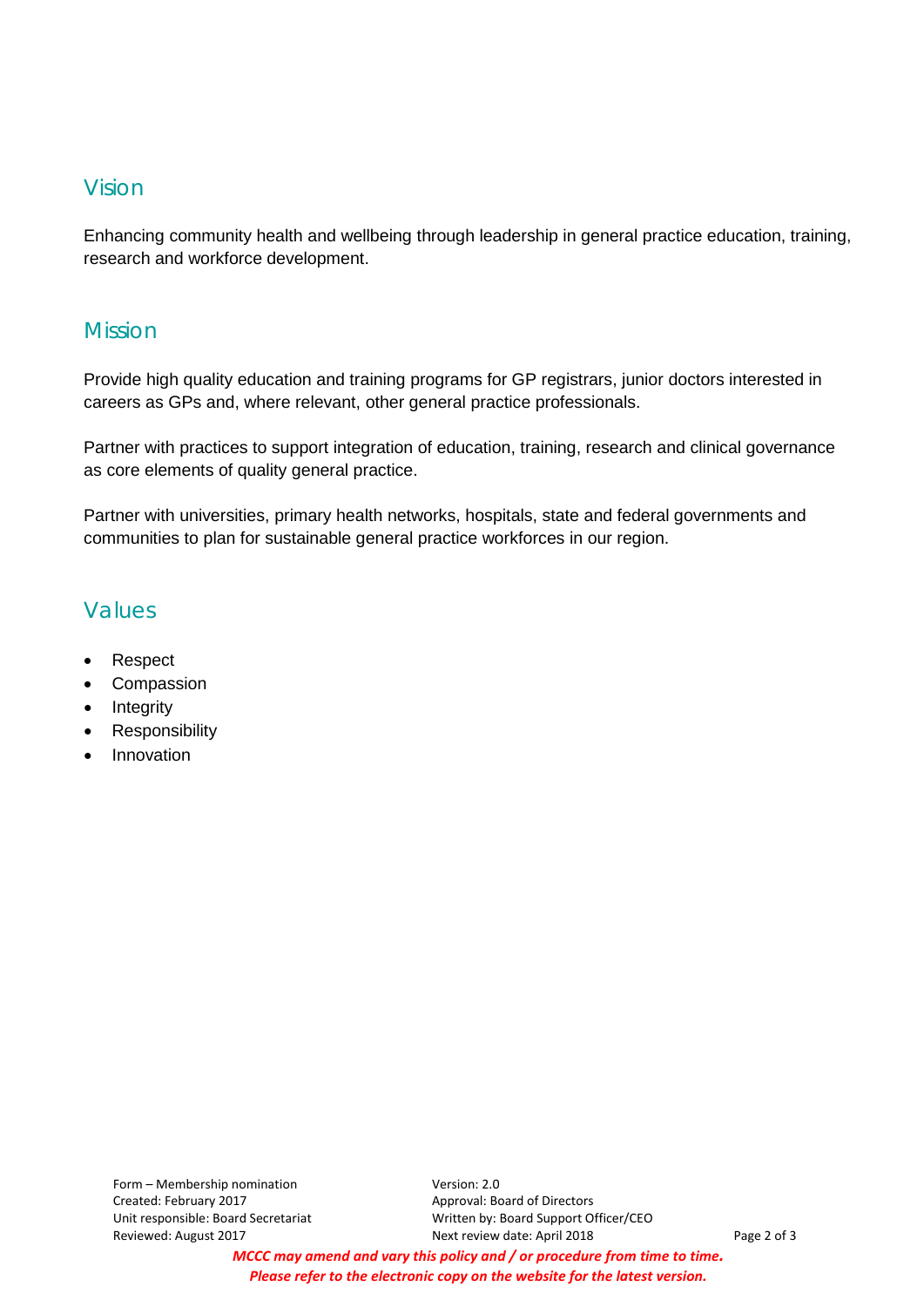# Conflict of interest declaration

The following interests\* in corporations, partnerships, businesses or other organisations that may be relevant to the activities of MCCC GP Training Limited (eg. directorships of public companies, interests in contracts to which MCCC GP Training Limited is a party, any other actual or potential conflict of interest or duty) are declared:

| <b>Sources of income</b>                                                                          |  |
|---------------------------------------------------------------------------------------------------|--|
| <b>Membership of boards and</b><br>committees (including<br>directorships of public<br>companies) |  |
| Interest & positions in<br>corporations, partnerships,<br>businesses or other<br>organisations    |  |
| Interests & positions in trade<br>unions & professional or<br>business associations               |  |
| Interests in contracts to<br>which MCCC GP Training<br>Limited is a party                         |  |
| Any other actual or potential<br>conflict of interest or duty                                     |  |

I agree to formally advise MCCC GP Training Limited, as soon as practicable, of any change in circumstances that affects the accuracy of this declaration.

**Signed:** \_\_\_\_\_\_\_\_\_\_\_\_\_\_\_\_\_\_\_\_\_\_\_\_\_\_\_\_ **Name:** \_\_\_\_\_\_\_\_\_\_\_\_\_\_\_\_\_\_\_\_\_\_\_\_\_\_\_\_\_\_\_\_\_\_\_

Date:

*\* A member's interests include those of an associate or close relative.*

Form – Membership nomination Version: 2.0 Created: February 2017 **Approval: Board of Directors** 

Unit responsible: Board Secretariat Written by: Board Support Officer/CEO Reviewed: August 2017 **Next review date: April 2018** Page 3 of 3

*MCCC may amend and vary this policy and / or procedure from time to time. Please refer to the electronic copy on the website for the latest version.*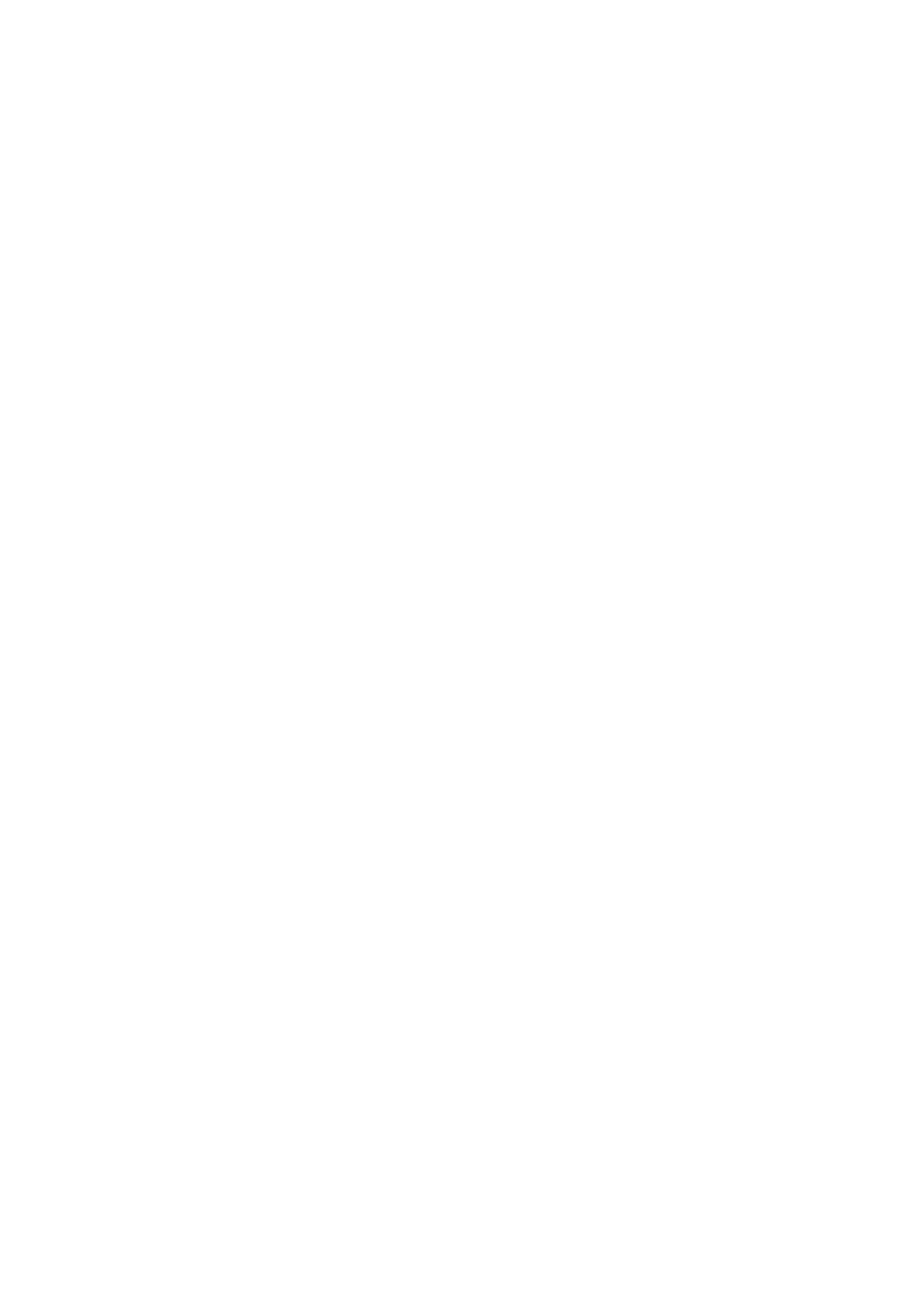# **Murray City Country Coast GP Training Limited**

## **ABN 37 606 813 441**

# **CONSTITUTION**

# **PART 1 – CONTENTS**

# **1. Contents**

The contents of this constitution are:

# PART 1 – CONTENTS

1. Contents

## PART 2 – NAME, OBJECT & POWERS

- 2. Name
- 3. Object
- 4. Legal Capacity and Powers
- 5. Not For Profit

### PART 3 – MEMBERSHIP

- 6. Stakeholder Organisations
- 7. Members
- 8. Register of Members
- 9. Rights and Obligations
- 10. Liability
- 11. Cessation
- 12. Discipline
- 13. Grievance Procedure

## PART 4 – GENERAL MEETINGS

- 14. Annual General Meeting
- 15. Special General Meetings
- 16. Notice
- 17. Proxies
- 18. Use of Technology
- 19. Quorum
- 20. Chairing
- 21. Voting
- 22. Poll

## PART 5 – DIRECTORS AND COMPANY SECRETARY

- 23. Number and Type
- 24. Election
- 25. Ballot
- 26. Co-option
- 27. Term of Office
- 28. Notification to ACNC
- 29. Duties
- 30. Remuneration

#### PART 5 – DIRECTORS AND COMPANY SECRETARY *contd*

- 31. Company Secretary
- 32. Indemnity

# PART 6 – OFFICE-BEARERS

- 33. Positions
- 34. Election
- 35. Term of Office

# PART 7 – THE BOARD

- 36. Membership
- 37. Responsibility and Powers
- 38. Committees
- 39. Regulations
- 40. Public Statements

#### PART 8 – BOARD MEETINGS

- 41. Convening
- 42. Notice
- 43. Use of Technology
- 44. Quorum
- 45. Chairing
- 46. Voting
- 47. Conflict of Interest
- 48. Leave of Absence
- 49. Resolutions without Meeting

#### PART 9 – FINANCIAL AND LEGAL

- 50. Chief Executive Officer
- 51. Sources of Funds
- 52. Financial Year
- 53. Financial and Other Records
- 54. Auditor
- 55. Financial Reporting and Audit or Review
- 56. Payments
- 57. Common Seal
- 58. Minutes
- 59. Access to Records
- 60. Amendment
- 61. Winding Up
- 62. Tax Deductibility
- 63. Notices
- 64. Replaceable Rules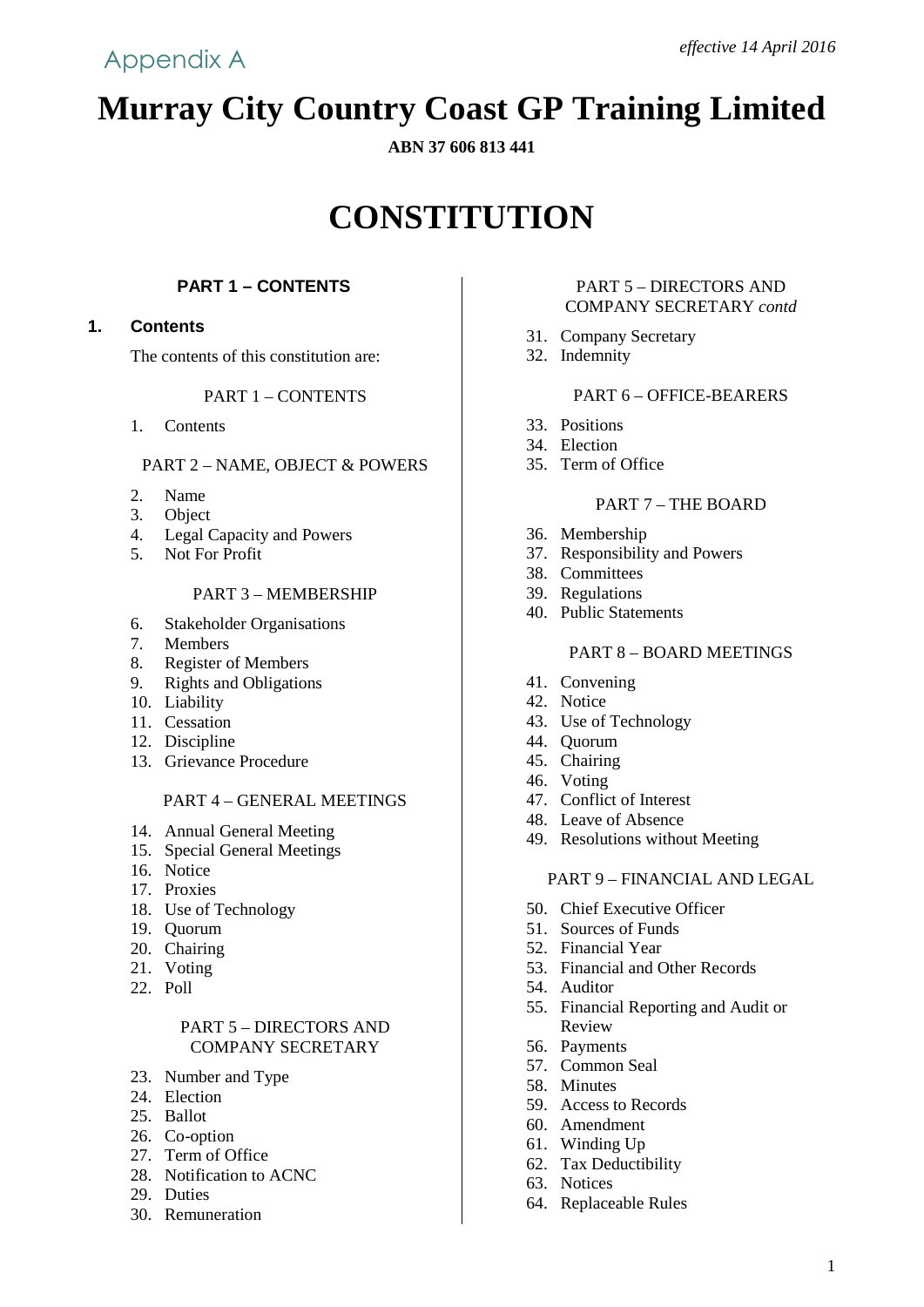## PART 9 – FINANCIAL AND LEGAL *contd*

- 65. Interpretation
- 66. Transitional

## PART 10 – INDEX

67. Index

# **PART 2 – NAME, OBJECT AND POWERS**

## **2. Name**

The name of the company is "Murray City Country Coast GP Training Limited".

## **3. Object**

- 3.1 The object of the company is to promote the prevention and control of diseases in human beings through the provision of general practice education and training and related services, principally in western Victoria.
- 3.2 For the purpose of clause 3.1, the Board may by regulation\* more specifically define western Victoria.

# **4. Legal Capacity and Powers**

- 4.1 The company has:
	- (a) the legal capacity and powers of an individual, and
	- (b) all the powers of an incorporated body.

See section 124 of the Corporations Act.

- 4.2 The company may only:
	- (a) exercise its powers; and
	- (b) use its income and assets (including any surplus);

for:

- (c) its object, and
- (d) purposes incidental or ancillary to its object.

## **5. Not For Profit**

- 5.1 The company must not distribute any surplus, income or assets directly or indirectly to its members.
- 5.2 Clause 5.1 does not prevent the company from paying its members:
	- (a) reimbursement for expenses properly incurred by them, and
	- (b) for goods supplied and services provided by them,

if this is done in good faith on terms no more favourable than if the member were not a member.

# **PART 3 – MEMBERSHIP**

## **6. Stakeholder Organisations**

- 6.1 Any organisation that:
	- (a) participates in the training programs provided by the company;
	- (b) supports the object of the company; and
	- (c) wishes to appoint a representative to be a member of the company;

is eligible to be a stakeholder organisation of the company.

- 6.2 The Board may by regulation\* approve an eligible organisation as a stakeholder organisation.
- 6.3 The names of all stakeholder organisations must be listed in the regulations\*.
- 6.4 The Board may by regulation\* withdraw its approval of an organisation as a stakeholder organisation if:
	- (a) the organisation requests by writing\* to the company; or
	- (b) the organisation is no longer eligible to be a stakeholder organisation.

## **7. Members**

- 7.1 The members of the company are the representatives of the stakeholder organisations.
- 7.2 The representatives of the stakeholder organisations:
	- (a) are appointed by the stakeholder organisation they represent writing\* to the company;
	- (b) may only be appointed by the stakeholder organisation:
		- (i) after consultation with the company, and
		- (ii) with the approval of the Board; and
	- (c) may be removed at any time by that stakeholder organisation writing\* to the company.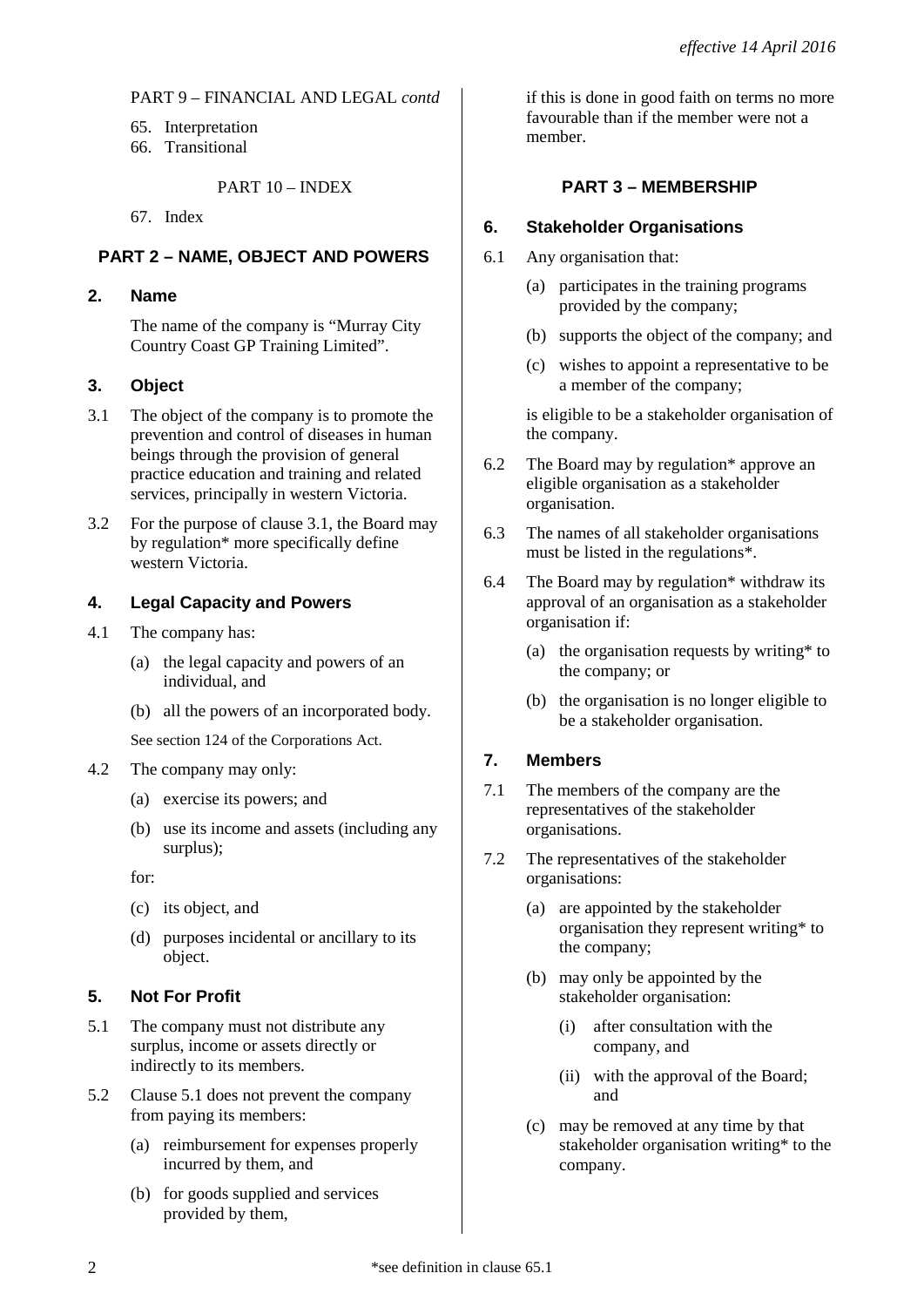- 7.3 If the Board approves the representative of a stakeholder organisation, the name and other details of the member must be entered in the register of members.
- 7.4 Members may resign by writing\* to the company.
- 7.5 For the purposes of this clause, an appointment, removal or resignation takes effect when it is received by the company.

## **8. Register of Members**

The Board must ensure that a register of members is kept in which are entered:

- (a) the name of each member,
- (b) the name of the stakeholder organisation that member represents,
- (c) the address for notices last given by the member,
- (d) the date of becoming a member, and
- (e) in the case of former members the date of ceasing to be a member.

See section 169 of the Corporations Act.

# **9. Rights and Obligations**

- 9.1 The rights of members are not transferable, and end when the member ceases to be a member in accordance with clause 11.
- 9.2 By becoming and remaining members, members agree to support the object of the company.
- 9.3 Members must at all times comply with the constitution and regulations\*.
- 9.4 This constitution is an enforceable contract between the company and each member.

See section 140 of the Corporations Act.

## **10. Liability**

- 10.1 The liability of members is limited to the amount specified in clause 10.2.
- 10.2 If the company is wound up, each member undertakes to contribute up to \$10 to the company's property.
- 10.3 In clause 10.2, "member" includes a former member who was a member at any time during the year ending on the day of the commencement of the winding up, subject to clause 10.4.

10.4 Former members need not contribute in respect of a debt or liability of the company contracted after they ceased to be a member.

# **11. Cessation**

- 11.1 Members cease to be members on:
	- (a) removal as a representative by the stakeholder organisation that appointed them,
	- (b) withdrawal of the approval of the stakeholder organisation that appointed them by the Board; or
	- (c) resignation, expulsion or death.
- 11.2 If a member ceases to be a member, the date of ceasing to be a member must be entered in the register of members.

# **12. Discipline**

- 12.1 The Board may by resolution passed by an absolute majority\* reprimand, suspend or expel a member for:
	- (a) failing to comply with the constitution or regulations\*; or
	- (b) conduct prejudicial to the company.
- 12.2 The Board must not pass a resolution under clause 12.1 unless the member has been:
	- (a) informed of what it is alleged the member has done; and
	- (b) given a reasonable opportunity to be heard.
- 12.3 The company may not fine members.
- 12.4 Without limiting clause 37.4, the Board may delegate its powers under this clause to a discipline committee appointed by the Board.
- 12.5 The members of the discipline committee need not be directors or members of the company.
- 12.6 Clauses 12.1 and 12.2 apply to the discipline committee in the same way as the Board.

# **13. Grievance Procedure**

- 13.1 The grievance procedure in this clause applies to disputes under this constitution between:
	- (a) a member and another member, and
	- (b) a member and the Board or the company.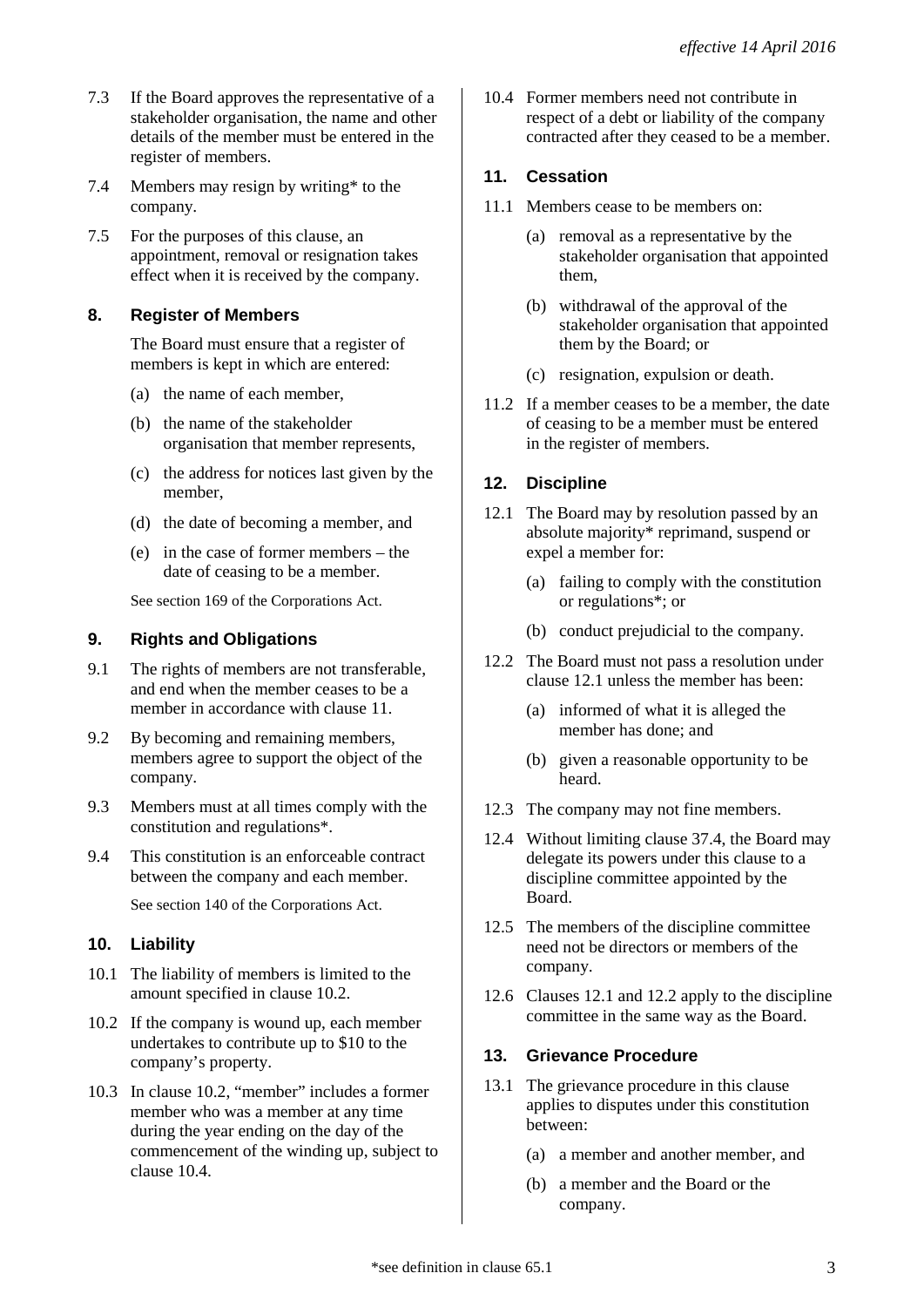- 13.2 The parties must first attempt to resolve the dispute themselves.
- 13.3 If the parties are unable to resolve the dispute, the Board must appoint a conciliator and arbitrator (in this clause, "conciliator").
- 13.4 The conciliator:
	- (a) must not have a personal interest in the dispute;
	- (b) must not be biased in favour of or against any party;
	- (c) may be a member or former member; and
	- (d) if possible, must be appointed with the agreement of all parties.
- 13.5 The conciliator must conduct a conciliation at which each party is given a reasonable opportunity to be heard.
- 13.6 The parties must in good faith attempt to resolve the dispute by conciliation.
- 13.7 The conciliator may during, and must at the end of, the conciliation attempt to resolve the dispute by agreement between the parties.
- 13.8 If the conciliator is unable to resolve the dispute by agreement between the parties, the conciliator must determine the respective rights and obligations under this constitution of the parties and any other members.
- 13.9 A determination of a conciliator under clause 13.8 is binding on the parties and all members.
- 13.10 A party may appoint another person to act on its behalf in the grievance procedure.
- 13.11 The State, Territory and Commonwealth Acts applying to commercial arbitrations do not apply to the grievance procedure in this clause.

# **PART 4 – GENERAL MEETINGS**

## **14. Annual General Meeting**

- 14.1 The Board must convene\* an annual general meeting to be held:
	- (a) at least once in each calendar year, and
	- (b) within 5 months after the end of the company's financial year.

As under section 250N of the Corporations Act.

14.2 The Board must send members copies of the financial report and auditor's report for the last financial year referred to in clause 55 with the notice of the annual general meeting.

Compare section 316A of the Corporations Act.

14.3 The Board must lay before the annual general meeting the financial report and auditor's report.

As under section 317 of the Corporations Act.

- 14.4 The ordinary business of the annual general meeting is:
	- (a) to verify the minutes of:
		- (i) the last annual general meeting, and
		- (ii) any special general meetings since the last annual general meeting;
	- (b) to consider the financial report and auditor's report (including questions and comments from members on the management of the company); and

As under section 250S of the Corporations Act.

- (c) to elect 2 directors in accordance with clause 24.
- 14.5 The annual general meeting may only consider other business of which notice has been given in accordance with clause  $16.2(c)$ .

#### **15. Special General Meetings**

- 15.1 The Board may convene\* a special general meeting.
- 15.2 The Board must convene\* a special general meeting if requested by members on the same basis as under the Corporations Act.

See section 249D of the Corporations Act.

15.3 Members may themselves convene\* a special general meeting on the same basis as under the Corporations Act.

See section 249F of the Corporations Act.

15.4 Special general meetings may only consider business of which notice has been given in accordance with clause 16.2(c).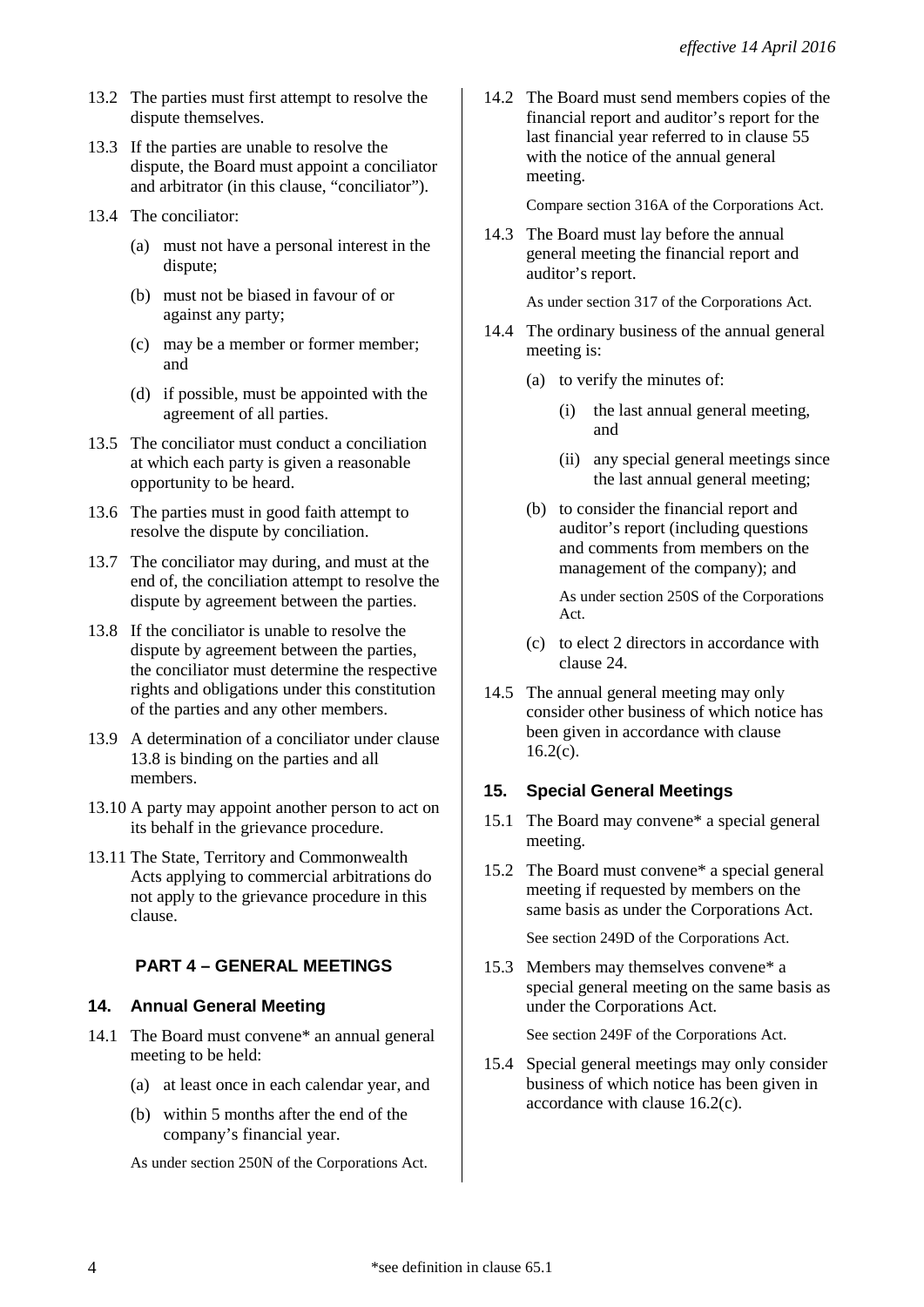## **16. Notice**

- 16.1 At least 21 days notice in writing\* of general meetings must be given to:
	- (a) each member,
	- (b) each director who is not a member, and
	- (c) the company's auditor.

As under sections 249H(1), 249J(1) and 249K of the Corporations Act.

- 16.2 The notice must state:
	- (a) the date, time and place (or places) of the meeting,
	- (b) if the meeting is to be held at more than 1 place – the technology that will be used,
	- (c) the general nature of each item of business to be considered, and
	- (d) if a special resolution\* is to be proposed:
		- (i) the proposed resolution, and
		- (ii) that it is intended that the resolution be proposed as a special resolution\*.

As under section 249L(1) of the Corporations Act.

- 16.3 The notice must include under clause 16.2(c) any business that any member has requested in writing\* be considered at least 14 days before the notice is sent.
- 16.4 The notice must also include:
	- (a) a statement that:
		- (i) members have the right to appoint a proxy to attend, speak and vote instead of the member in accordance with clause 17, and
		- (ii) proxies must be members, and

Compare section 249L(1) of the Corporations Act.

- (b) a copy of clauses 17.
- 16.5 The notice may (but need not) include a form of appointment for the purposes of clauses 16.4 and 17.
- 16.6 If a general meeting is adjourned for 1 month or more, new notice of the resumed meeting must be given.

16.7 Despite clause 16.1, the accidental omission to give notice of the meeting to a person entitled to notice, or the non-receipt of notice of the meeting by a person entitled to notice does not invalidate the meeting.

> Compare section 1322(3) of the Corporations Act.

# **17. Proxies**

17.1 Members entitled to vote at the general meeting may appoint any other member as a proxy.

> Compare section 249X(1) of the Corporations Act.

- 17.2 Appointments of proxies must be:
	- (a) in writing\*, naming the member (or members, in order) appointed;
	- (b) sealed by, or signed on behalf of, the member making the appointment; and
	- (c) sent to the company or given to the chair of the meeting before the commencement of the meeting.
- 17.3 Appointments of proxies are valid if they contain the information required by clause 17.2.

Compare section 250A(1) of the Corporations Act.

17.4 Proxies may exercise all the rights of members at general meetings.

# **18. Use of Technology**

General meetings may be held at more than 1 place, provided that the technology used enables each person present at all places the meeting is held to communicate clearly and simultaneously with every other such person.

## **19. Quorum**

- 19.1 The quorum for consideration of the ordinary business of the annual general meeting is the presence in person of at least 5 members entitled to vote.
- 19.2 The quorum for the consideration of all other business at general meetings is the presence in person or by proxy of a majority of members entitled to vote.
- 19.3 If a quorum is not present within 30 minutes from the time of the meeting of which notice has been given, the meeting must not proceed.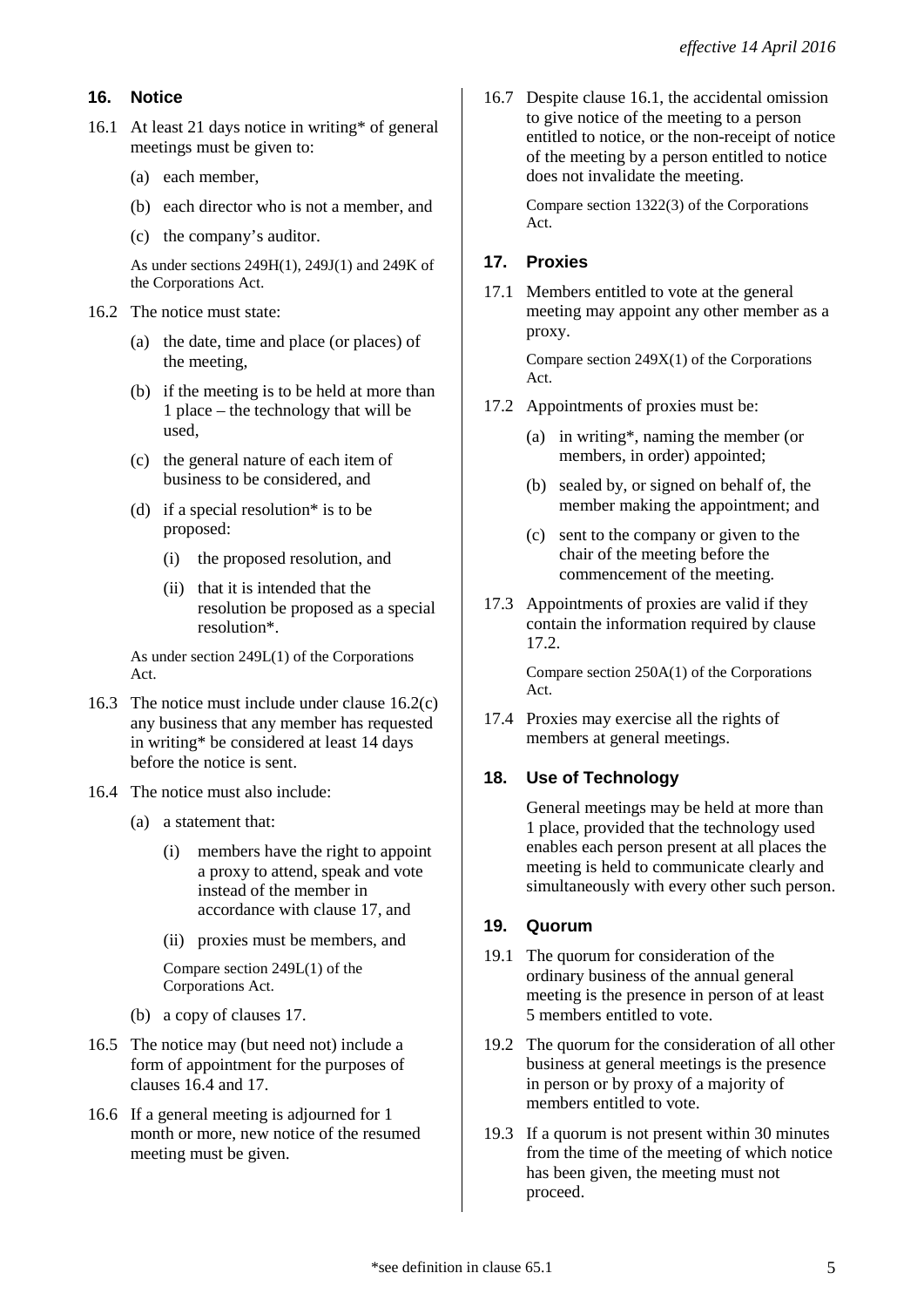# **20. Chairing**

- 20.1 The Chair is entitled to chair general meetings.
- 20.2 If the Chair is not present, or does not wish to chair the meeting, the Deputy Chair is entitled to chair.
- 20.3 If neither the Chair nor the Deputy Chair is present, or if neither wishes to chair the meeting, the meeting must elect another member to chair.
- 20.4 The chair of the meeting does not have a casting vote.

# **21. Voting**

- 21.1 All members are entitled to vote at general meetings, except those whose voting rights have been suspended under clause 12.1.
- 21.2 Each member has 1 vote.
- 21.3 Members may vote in person or by proxy.
- 21.4 Voting is by show of hands, unless a poll is demanded.
- 21.5 Proxies are not entitled to vote on a show of hands (but this does not prevent members appointed as proxies from voting as members on a show of hands).
- 21.6 If an equal number of votes are cast for and against a proposed resolution or amendment, the chair of the meeting must declare the proposed resolution or amendment lost.
- 21.7 A challenge to a right to vote:
	- (a) may only be made at the meeting; and
	- (b) must be determined by the chair of the meeting, whose decision is final.

# **22. Poll**

- 22.1 Any person entitled to vote (including proxies and the chair of the meeting) may demand a poll on any resolution, other than a resolution concerning:
	- (a) the election of the chair of the meeting, or
	- (b) the adjournment of the meeting.
- 22.2 The poll may be demanded:
	- (a) before a vote is taken,
	- (b) before the voting results on a show of hands are declared, or
	- (c) immediately after the voting results on a show of hands are declared.
- 22.3 The poll must be taken when and in the manner the chair of the meeting directs.
- 22.4 On a poll, proxies:
	- (a) need not cast any or all of their votes as proxies, unless they are the chair of the meeting;
	- (b) may cast their votes in different ways; and
	- $(c)$  if:
		- (i) they do cast votes as proxies; and
		- (ii) the appointment of proxy specifies the way the proxy is to vote on a proposed resolution;

must vote that way.

22.5 A demand for a poll may be withdrawn.

## **PART 5 – DIRECTORS AND COMPANY SECRETARY**

# **23. Number and Type**

- 23.1 The company has between 6 and 10 directors:
	- (a) 6 elected directors 2 elected each year under clause 24, with staggered 3 year terms; and
	- (b) up to 4 co-opted directors appointed under clause 26.
- 23.2 The company does not have:
	- (a) alternate directors, or
	- (b) a managing director.

## **24. Election**

- 24.1 Each annual general meeting must elect 2 directors.
- 24.2 Only members entitled to vote at the annual general meeting are eligible to be elected as directors.
- 24.3 Full-time employees of the company are not eligible to be elected as directors.
- 24.4 A director who has held office for 3 consecutive terms (not including part of a term filled as a casual vacancy) is not eligible to be re-elected without a break of at least 3 years.
- 24.5 The chair of the meeting must call for nominations.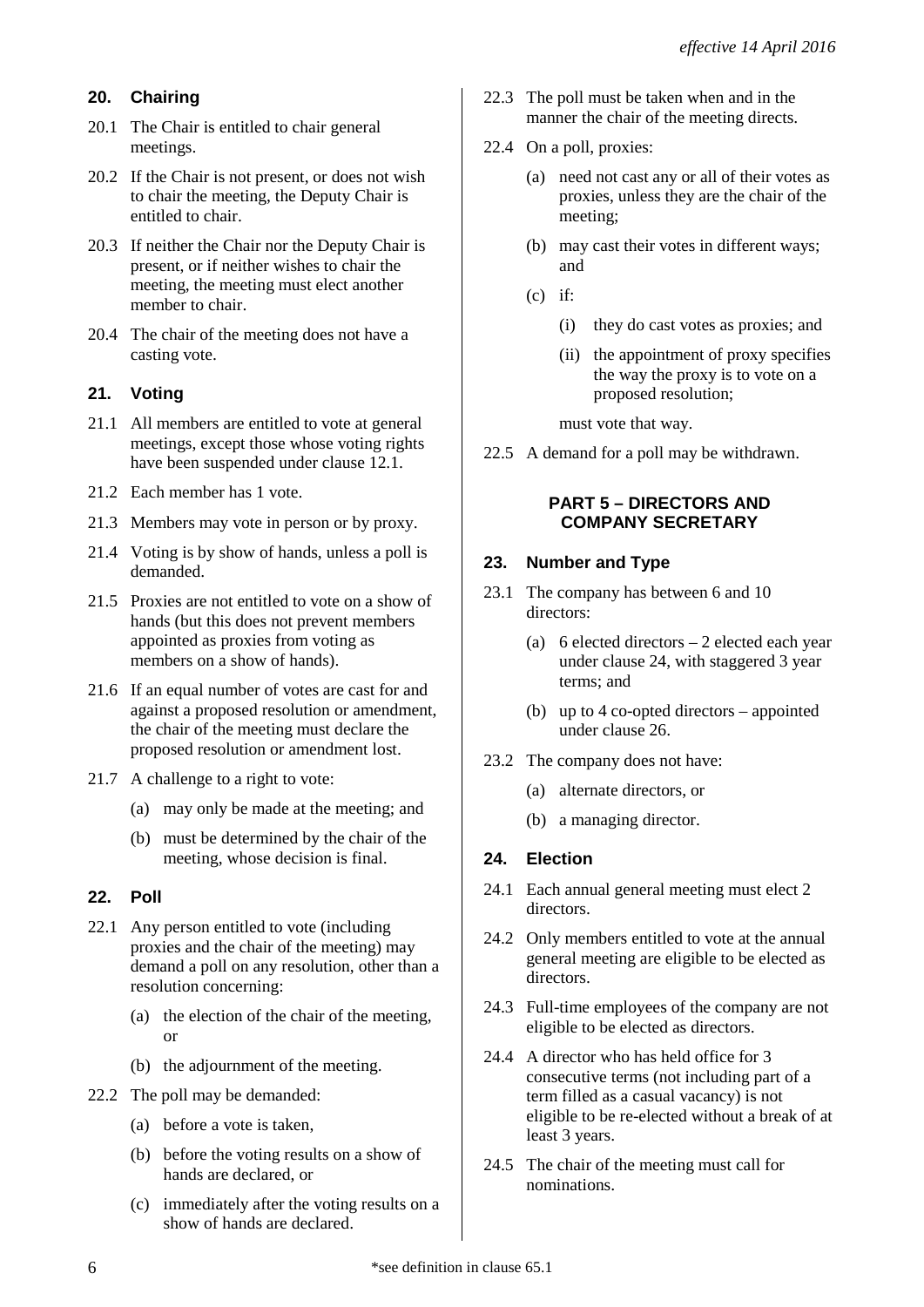- 24.6 Candidates must:
	- (a) be nominated and seconded by 2 other members entitled to vote; and
	- (b) give the company a signed consent to act as a director of the company.

See section 201D of the Corporations Act.

- 24.7 If there are only 2 nominations, the chair of the annual general meeting must declare those candidates elected.
- 24.8 If there are more than 2 nominations, a ballot must be held at the annual general meeting in accordance with clause 25.
- 24.9 If there are fewer than 2 nominations, the chair of the annual general meeting must declare any candidate who has nominated elected, and the Board must fill the remaining vacancy or vacancies in accordance with clause 27.8.

# **25. Ballot**

- 25.1 The chair of the meeting must appoint a returning officer to conduct the ballot (who may be the chair of the meeting).
- 25.2 The candidates may each make a short speech in support of their election.
- 25.3 The election must be by secret ballot.
- 25.4 The returning officer must give each member and proxy present a ballot paper for each vote they are entitled to cast.
- 25.5 The ballot paper must list the names of the candidates in an order decided by lot.
- 25.6 Voters must cross off the names of those candidates they do not wish to vote for, leaving the names of those candidates they do wish to vote for.
- 25.7 Voters must cross off sufficient names so that the number of candidates whose names have not been crossed off is 2 or fewer.
- 25.8 Ballot papers that do not comply with clause 25.7 are informal.
- 25.9 Each formal ballot paper where the name of a candidate has not been crossed off counts as 1 vote for that candidate.
- 25.10 The returning officer must declare elected the 2 candidates who receive the most votes, subject to clause 25.11.

25.11 If 2 or more candidates receive the same number of votes, and 1 or 2 but not all of those candidates are to be elected, the returning officer must decide by lot which is to be elected.

# **26. Co-option**

- 26.1 The Board may:
	- (a) at its first meeting after each annual general meeting, and
	- (b) at any subsequent meeting,

co-opt up to 4 additional directors.

- 26.2 Only individuals who:
	- (a) have relevant experience and expertise;
	- (b) are not full-time employees of the company; and
	- (c) give the company a signed consent to act as a director of the company; and

See section 201D of the Corporations Act.

are eligible to be co-opted.

- 26.3 The Board may by resolution decide when the term of office of a co-opted director is to begin and end. However, each term of a coopted director must not be longer than 3 years.
- 26.4 A director who has been co-opted for 6 consecutive years is not eligible to be coopted again without a break of at least 3 years.
- 26.5 Before co-opting directors, the company may call for expressions of interest, by advertisement or otherwise.

## **27. Term of Office**

- 27.1 Elected directors hold office:
	- (a) from the end of the annual general meeting at which they are elected,
	- (b) until the end of the third annual general meeting after they are elected,

subject to clauses 27.3–27.7.

- 27.2 Co-opted directors hold office:
	- (a) from the time they are co-opted,
	- (b) until the end of the annual general meeting after they are co-opted,

subject to clauses 26.3 and 27.3–27.7.

27.3 Directors may be re-elected and co-opted again, subject to clauses 24.4 and 26.4.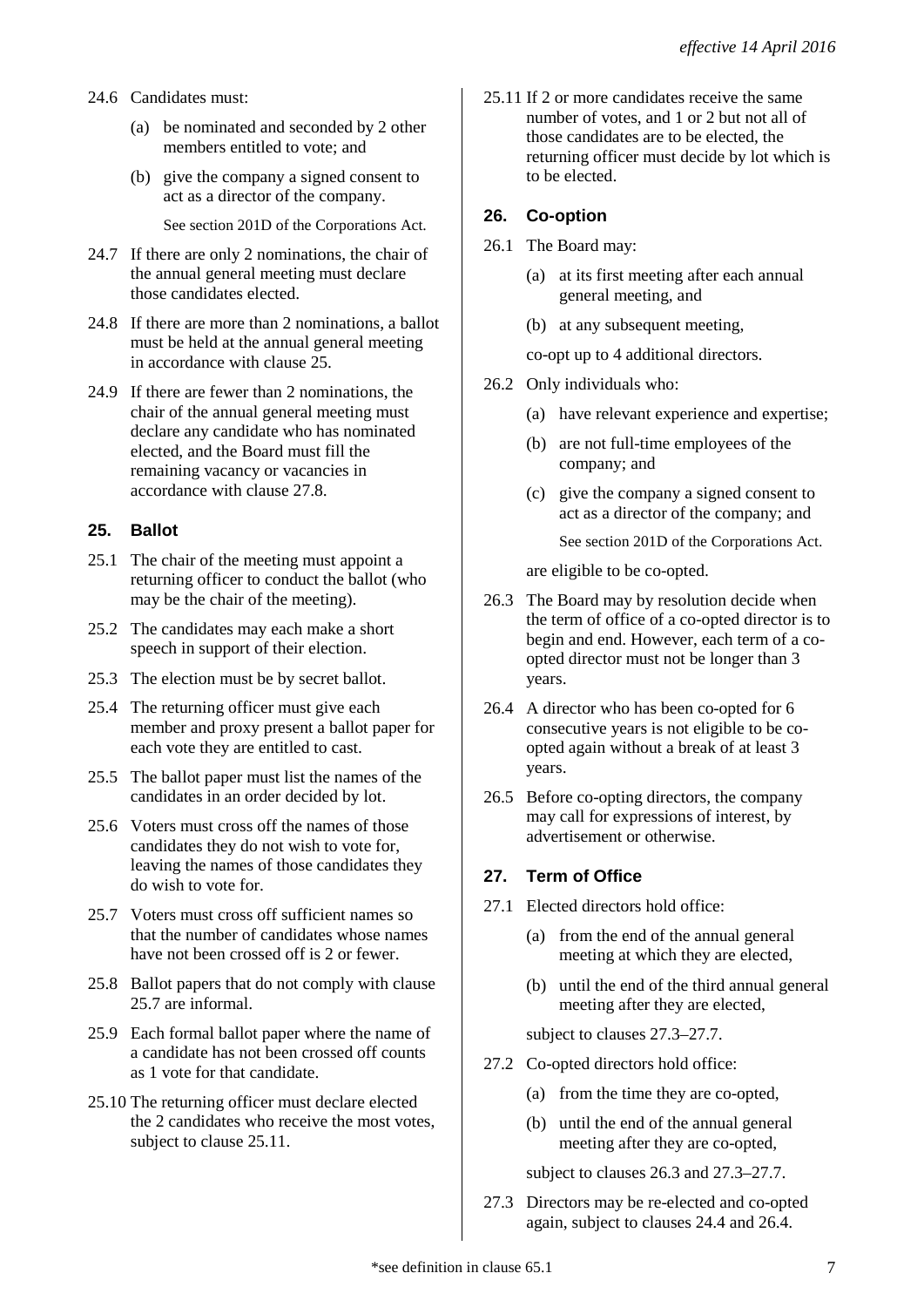- 27.4 Directors may resign by writing\* to the company.
- 27.5 Directors cease to hold office if they:
	- (a) become a full-time employee of the company;
	- (b) in the case of elected directors cease to be a member;
	- (c) receive any payment from the company otherwise than in accordance with this constitution; or
	- (d) become disqualified under the Corporations Act.

See Part 2D.6 of the Corporations Act.

- 27.6 The Board may remove a director who has failed to attend 3 consecutive Board meetings without leave of absence under clause 48.
- 27.7 Directors may be removed by a general meeting in accordance with the Corporations Act. The resulting vacancy may be filled at the general meeting.

See section 203D of the Corporations Act.

- 27.8 If there is a vacancy in directors (including a vacancy under clause 27.7 not filled at the general meeting), the Board may appoint an individual who would be eligible to be elected under clauses 24.2–24.4 to fill the vacancy for the remainder of the term of office.
- 27.9 The Board may continue to act despite any vacancy in directors.
- 27.10 Even if it is subsequently found that a person who has acted as a director was not properly elected, co-opted or appointed, the validity of:
	- (a) the acts of that person as a director, and
	- (b) decisions of Board meetings in which that person has participated;

is not affected.

See section 201M of the Corporations Act.

# **28. Notification to ACNC**

If a person becomes or ceases to be a director, the company must notify the ACNC\* in the approved form:

(a) if the revenue of the company for the financial year is \$250,000 or more – within 28 days; or

(b) if the revenue of the company for the financial year is less than \$250,000 – within 60 days.

See section 65-5 of the ACNC Act.

# **29. Duties**

- 29.1 Each director is subject to, and must comply with, the following duties under the ACNC Regulation:
	- (a) to exercise the director's powers and discharge the director's duties with the degree of care and diligence that a reasonable individual would exercise if they were a director of the company;
	- (b) to act in good faith in the company's best interests, and to further the object of the company;
	- (c) not to misuse the director's position;
	- (d) not to misuse information obtained in the performance of their duties as a director of the company;
	- (e) to disclose perceived or actual material conflicts of interest of the director – see clause 47.1;
	- (f) to ensure that the company's financial affairs are managed in a responsible manner; and
	- (g) not to allow the company to operate while insolvent.

See section 45.25 of the ACNC Regulation.

29.2 This constitution is an enforceable contract between the company and each director.

See section 140 of the Corporations Act.

# **30. Remuneration**

The Board may by regulation\* set reasonable remuneration to be paid to directors (including reimbursement for expenses), subject to the Corporations Act.

See section 211 of the Corporations Act.

# **31. Company Secretary**

31.1 The Board must appoint a company secretary in accordance with the Corporations Act.

See Part 2D.4 of the Corporations Act.

31.2 Unless the Board otherwise resolves, the Chief Executive Officer is to be appointed company secretary.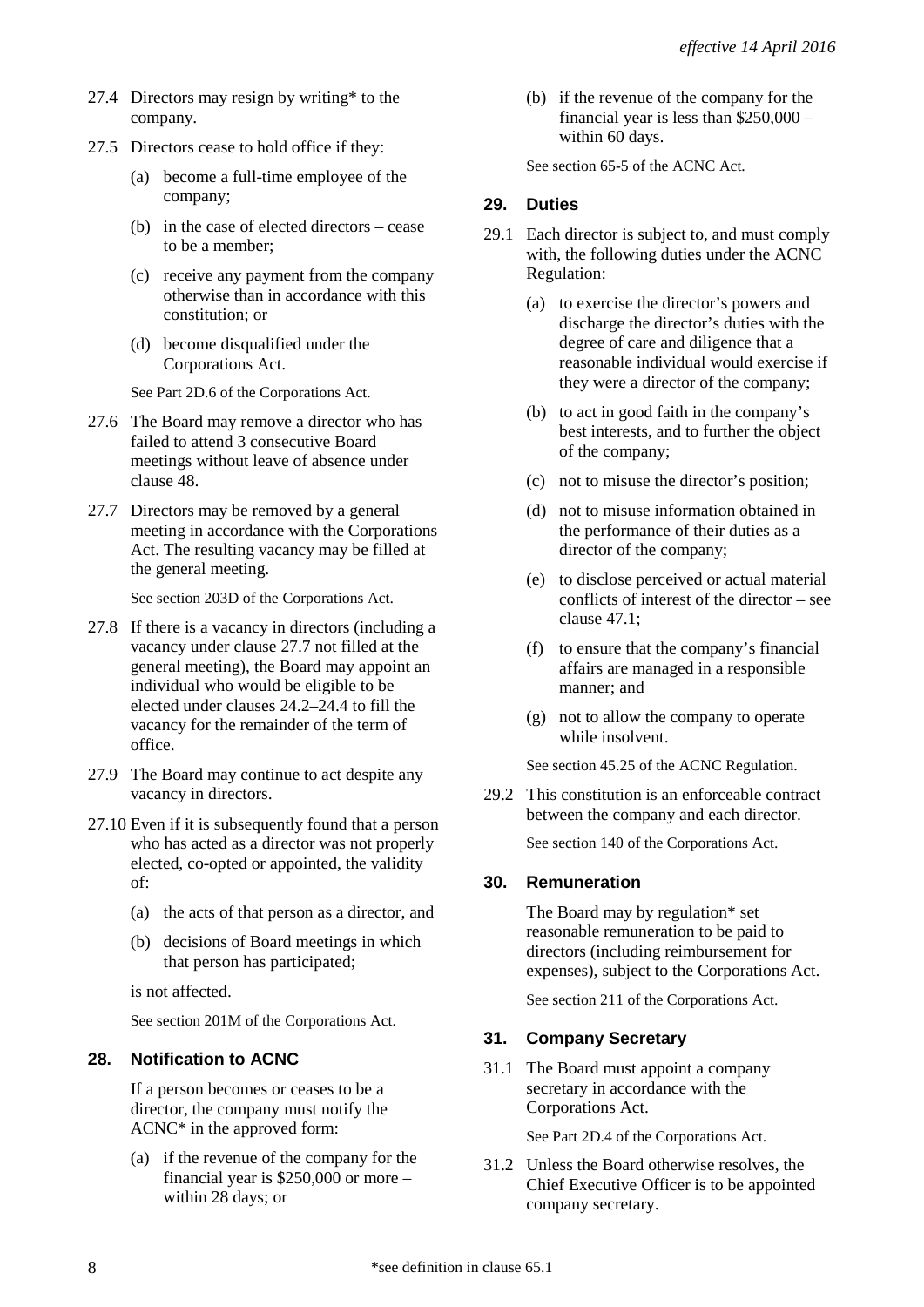# **32. Indemnity**

The company indemnifies its directors and company secretary against any liability incurred in that capacity (other than to the company or a related body corporate), unless the liability did not arise out of conduct in good faith.

# **PART 6 – OFFICE-BEARERS**

# **33. Positions**

- 33.1 The company has the following officebearers:
	- (a) Chair,
	- (b) Deputy Chair, and
	- (c) Treasurer.
- 33.2 The Board may by regulation\* establish other office-bearer positions.

# **34. Election**

- 34.1 The Board must at its first meeting after the annual general meeting each year elect the office-bearers from among the directors.
- 34.2 A director who has already been elected to a particular office-bearer position 3 consecutive times (including filling a vacancy) is not eligible to be elected again to that position without a break of at least 2 years.

# **35. Term of Office**

- 35.1 Office-bearers hold office from the time of their election until their successor is elected, subject to clauses 35.2–35.3.
- 35.2 Office-bearers may resign by writing\* to the company.
- 35.3 Office-bearers who cease to be directors, other than by the expiry of their term of office, cease to be office-bearers.
- 35.4 Office-bearers may be removed by resolution passed by an absolute majority\* of the Board.
- 35.5 The Board must as soon as practicable fill vacancies in office-bearer positions for the remainder of the term.

## **PART 7 – THE BOARD**

### **36. Membership**

The members of the Board are the directors of the company.

## **37. Responsibility and Powers**

- 37.1 The Board is responsible for both the governance and management of the company.
- 37.2 The Board must by regulation\* delegate the management of the company to the Chief Executive Officer.
- 37.3 The Board may exercise all powers of the company on its behalf.
- 37.4 The Board may delegate its powers as it considers appropriate.
- 37.5 No delegation by the Board under this clause limits the duties and liability of each director.

## **38. Committees**

- 38.1 The Board may establish committees with such membership and terms of reference as it considers appropriate.
- 38.2 Without limiting clause 38.1, the Board must by regulation\* establish an Audit and Risk Committee, to be chaired by the Treasurer.

# **39. Regulations**

- 39.1 The Board may by resolution passed by an absolute majority\* make regulations to give effect to this constitution.
- 39.2 Members and directors must at all times comply with the regulations as if they formed part of this constitution.

## **40. Public Statements**

- 40.1 The Board may by regulation\* or resolution authorise an office-bearer, the Chief Executive Officer or other person to make public statements on behalf of the company.
- 40.2 No person may make any public statement on behalf of the company unless authorised by the Board.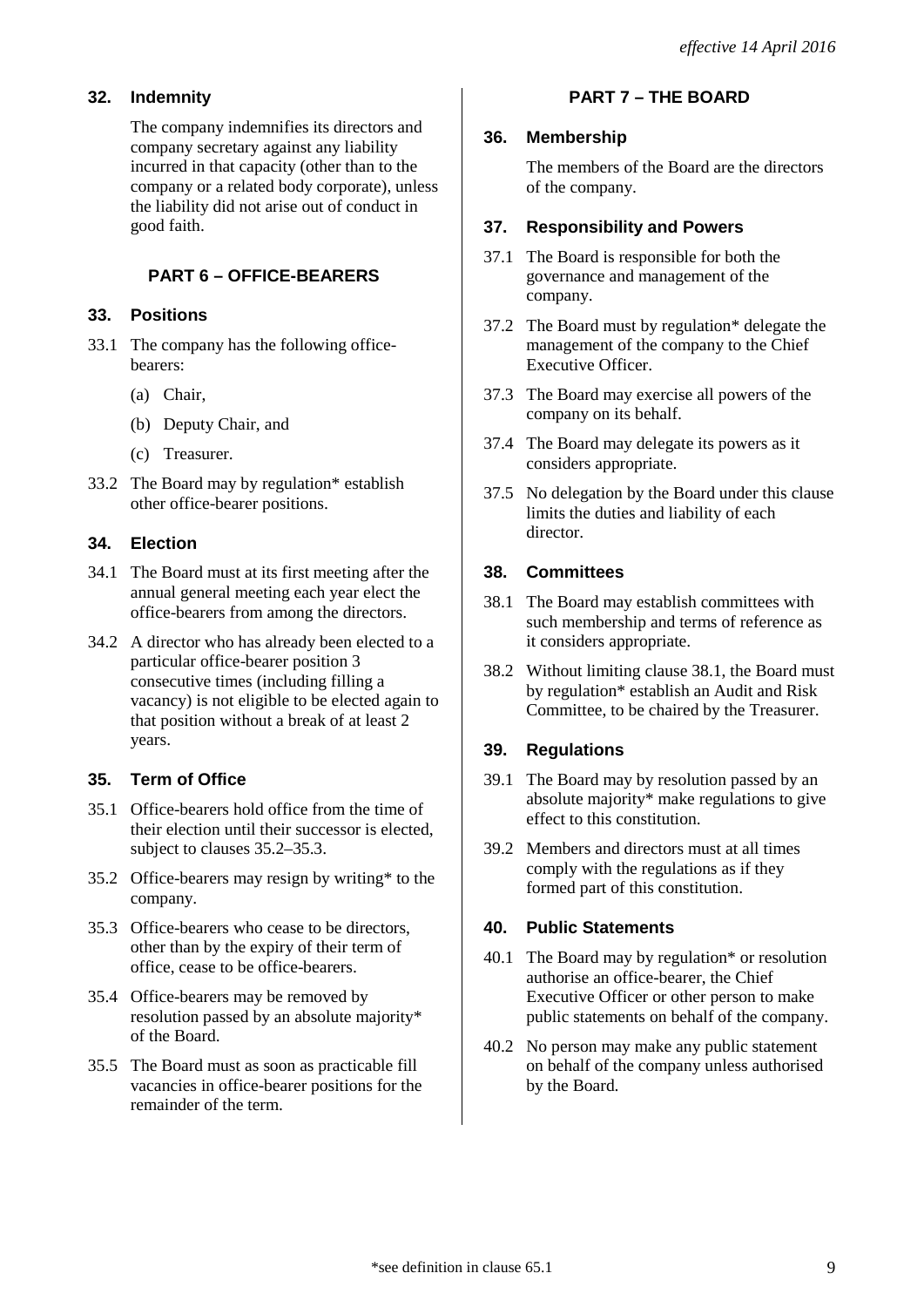# **PART 8 – BOARD MEETINGS**

### **41. Convening**

- 41.1 The Chair, company secretary or any 3 directors may convene\* a Board meeting.
- 41.2 Ordinary Board meetings must be held at least 6 times each year.
- 41.3 At its first meeting after the annual general meeting each year the Board must by resolution set the dates, times and places of ordinary Board meetings until the next annual general meeting.
- 41.4 The Board may by resolution subsequently change the dates, times and places of ordinary meetings.

## **42. Notice**

- 42.1 Each director must be given at least 7 days notice in writing\* of Board meetings, subject to clause 42.4.
- 42.2 Notice may be given of more than 1 Board meeting at the same time.
- 42.3 The notice must state the date, time and place (or places) of the meeting, but need not include the business to be considered.
- 42.4 In cases of urgency a meeting may be held without the notice required by clause 42.1, provided that:
	- (a) as much notice as practicable is given to each director by the quickest practicable means; and
	- (b) resolutions may only be passed by an absolute majority\*.

## **43. Use of Technology**

- 43.1 Board meetings may be held at more than 1 place, provided that the technology used enables each director present at all places the meeting is held to communicate clearly and simultaneously with every other such director.
- 43.2 Without limiting clauses 42.4(a) and 43.1, Board meetings may be convened\* and held by telephone.
- 43.3 By becoming and remaining a director, all directors are taken to consent to this clause.

See section 248D of the Corporations Act.

## **44. Quorum**

The quorum for Board meetings is the presence in person of a majority of the directors at the time.

## **45. Chairing**

- 45.1 The Chair is entitled to chair Board meetings.
- 45.2 If the Chair is not present, or does not wish to chair the meeting, the Deputy Chair is entitled to chair.
- 45.3 If neither the Chair nor the Deputy Chair is present, or if neither wishes to chair the meeting, the Board must elect another director to chair.
- 45.4 The chair of the meeting does not have a casting vote.

## **46. Voting**

- 46.1 Each director present at a Board meeting has 1 vote.
- 46.2 There is no voting by proxy.
- 46.3 If an equal number of votes are cast for and against a motion or amendment, the chair of the meeting must declare the motion or amendment lost.

## **47. Conflict of Interest**

- 47.1 Each director who has a perceived or actual material conflict of interest in a matter that relates to the affairs of the company must disclose the conflict:
	- (a) to the other directors, or
	- (b) to the members of the company.

See section 45.25 of the ACNC Regulation.

- 47.2 Each director who has a material personal interest in a matter that is being considered at a Board meeting:
	- (a) must not be present while the matter is being considered; and
	- (b) must not vote on the matter;

except as provided by the Corporations Act.

See section 195 of the Corporations Act.

#### **48. Leave of Absence**

48.1 The Board may by resolution grant directors leave of absence from Board meetings for up to 3 months.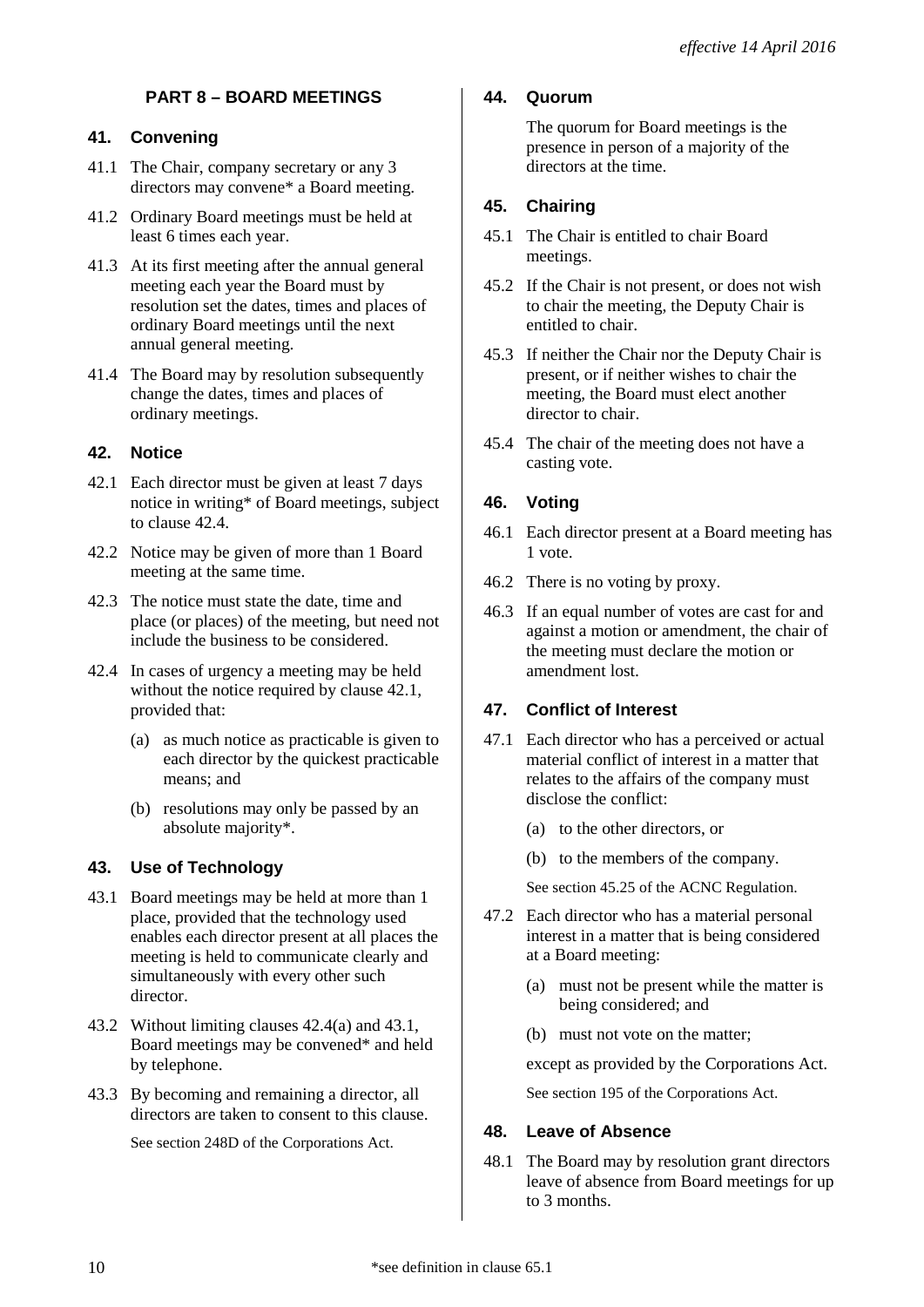48.2 The Board may not grant leave of absence retrospectively unless it is satisfied that it was not feasible for the director concerned to seek leave of absence in advance.

## **49. Resolutions without Meeting**

- 49.1 A resolution agreed to in writing\* by all directors has the same effect as a resolution passed at a Board meeting.
- 49.2 In clause 49.1, "all directors" does not include those directors who:
	- (a) would be prohibited by clause 47.2 from voting on the matter at a Board meeting; or
	- (b) have leave of absence from Board meetings under clause 48.

## **PART 9 – FINANCIAL AND LEGAL**

#### **50. Chief Executive Officer**

- 50.1 The Board must appoint a Chief Executive Officer of the company.
- 50.2 The Chief Executive Officer is responsible to the Board for the management of the company.
- 50.3 The Chief Executive Officer must attend all meetings of the Board, unless excused or requested not to by the Board.

## **51. Sources of Funds**

The funds of the company may be derived from grants, donations, fund-raising activities, interest and any other sources approved by the Board.

## **52. Financial Year**

The financial year of the company is from 1 January to 31 December, unless the Board otherwise determines under the Corporations Act.

See section 323D of the Corporations Act.

#### **53. Financial and Other Records**

- 53.1 The company must keep written financial records that:
	- (a) correctly record and explain its transactions and financial position and performance; and
	- (b) enable true and fair financial statements to be prepared and to be audited.

53.2 The company must also keep written records that correctly record its operations.

See section 55-5(2) of the ACNC Act.

53.3 The company must retain the records for at least 7 years.

See section 55-5(4) of the ACNC Act.

53.4 The Board must provide for the safe keeping of the records of the company.

## **54. Auditor**

54.1 The Board must appoint an auditor within 1 month of registration of the company.

See section 327A(1) of the Corporations Act.

54.2 The first annual general meeting must appoint an auditor.

See section 327B(1)(a) of the Corporations Act.

54.3 The Board must within 1 month fill a vacancy in auditor until the next annual general meeting.

See section 327C(1) of the Corporations Act.

54.4 The annual general meeting must fill any vacancy in auditor.

See section 327B(1)(b) of the Corporations Act.

#### **55. Financial Reporting and Audit or Review**

55.1 For each financial year, the company must prepare a financial report in accordance with the ACNC Act and the ACNC Regulation.

> See section 60-15 of the ACNC Act and Division 60 of the ACNC Regulation.

55.2 If the revenue of the company for the financial year is \$1 million or more, the company must have the financial report audited in accordance with the ACNC Act, and obtain an auditor's report.

See section 60-25 of the ACNC Act.

- 55.3 If the revenue of the company for the financial year is \$250,000 or more and less than \$1 million:
	- (a) the company may have the financial report reviewed in accordance with the Corporations Act, instead of audited; and

See section 60-20 of the ACNC Act.

(b) references in this constitution to the auditor are taken to be to the reviewer.

See section 60-30(2) of the ACNC Act.

See section 55-5(1) of the ACNC Act.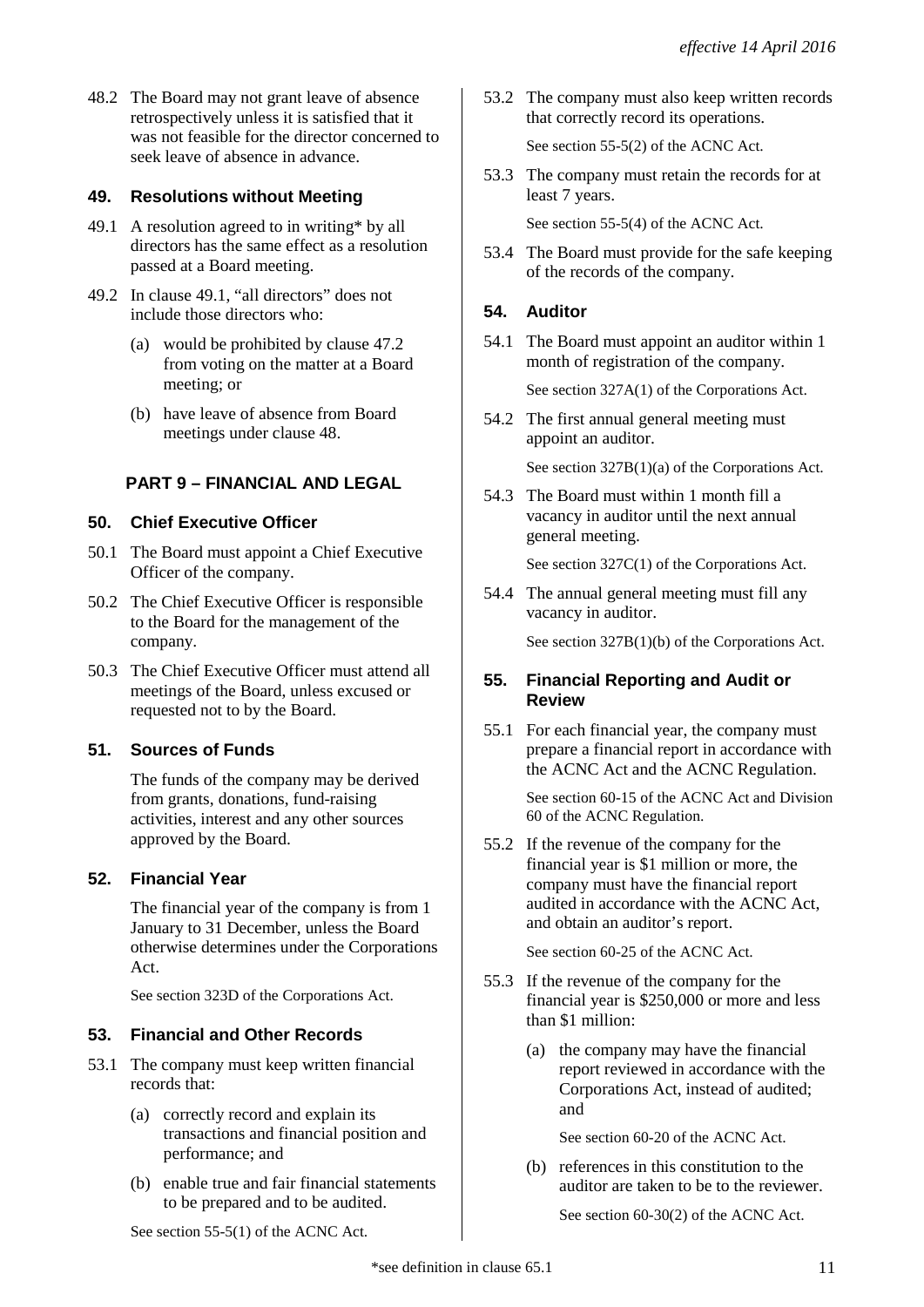- 55.4 The financial report and auditor's report must be considered by the annual general meeting in accordance with clause 14.
- 55.5 If the revenue of the company for the financial year is less than \$250,000:
	- (a) the company is not required to prepare a financial report; and
	- (b) clause 54, the remainder of this clause and clauses 14.2, 14.3 and 14.4(b) do not apply.

See Subdivision 60-C of the ACNC Act.

## **56. Payments**

- 56.1 All payments by the company must be:
	- (a) specifically authorised in writing\*, and
	- (b) in the case of cheques signed,
	- by at least 2 persons who are:
	- (c) either directors or employees of the company, and
	- (d) nominated by the Board by regulation\* or resolution.
- 56.2 The Board may nominate a list of individuals or positions for the purposes of clause 56.1.
- 56.3 Signatories must not sign cheques until the payee and amount have been written in.
- 56.4 This clause does not apply to credit card and petty cash payments where the amount is within limits set by the Board by regulation\* or resolution.

## **57. Common Seal**

- 57.1 The company may have a common seal.
	- See section 123(1) of the Corporations Act.
- 57.2 Clauses 57.3–57.7 only apply if the company has a common seal.
- 57.3 The company must set out its name and ABN (or ACN) on the common seal.

See section 123(1)(b) of the Corporations Act.

- 57.4 A document may only be sealed with the common seal if authorised by resolution of the Board.
- 57.5 The sealing must be witnessed by the signatures of at least 2 directors nominated by the Board by regulation\* or resolution.
- 57.6 The Board may nominate a list of individuals or positions to be signatories for the purpose of clause 57.5.

57.7 The Board must provide for the safe keeping of the common seal.

## **58. Minutes**

The Board must ensure that:

- (a) minutes are taken and kept of all general meetings, Board meetings and resolutions without a meeting; and
- (b) in the case of minutes of meetings the minutes are signed within a reasonable time after the meeting by the chair of the meeting or the chair of the next meeting; or
- (c) in the case of minutes of resolutions without a meeting – the minutes are signed by a director within a reasonable time after the resolution is passed.

For general meetings, as under, and for Board meetings, see, section 251A(1) of the Corporations Act.

# **59. Access to Records**

- 59.1 Members may inspect the records of the company at any reasonable time, subject to clause 59.2.
- 59.2 Members may not inspect the records of the company that relate to confidential personal, employment, commercial and legal matters.
- 59.3 Copies of the constitution and regulations\* must be freely available to members and stakeholder organisations.

# **60. Amendment**

60.1 This constitution may only be amended by special resolution\*.

See section 136(2) of the Corporations Act.

- 60.2 The company must notify the ACNC\* of the amendment in the approved form:
	- (a) if the revenue of the company for the financial year is \$250,000 or more – within 28 days; or
	- (b) if the revenue of the company for the financial year is less than \$250,000 – within 60 days.

See section 65-5 of the ACNC Act.

# **61. Winding Up**

61.1 If the company is wound up, its surplus assets must not be distributed to any member.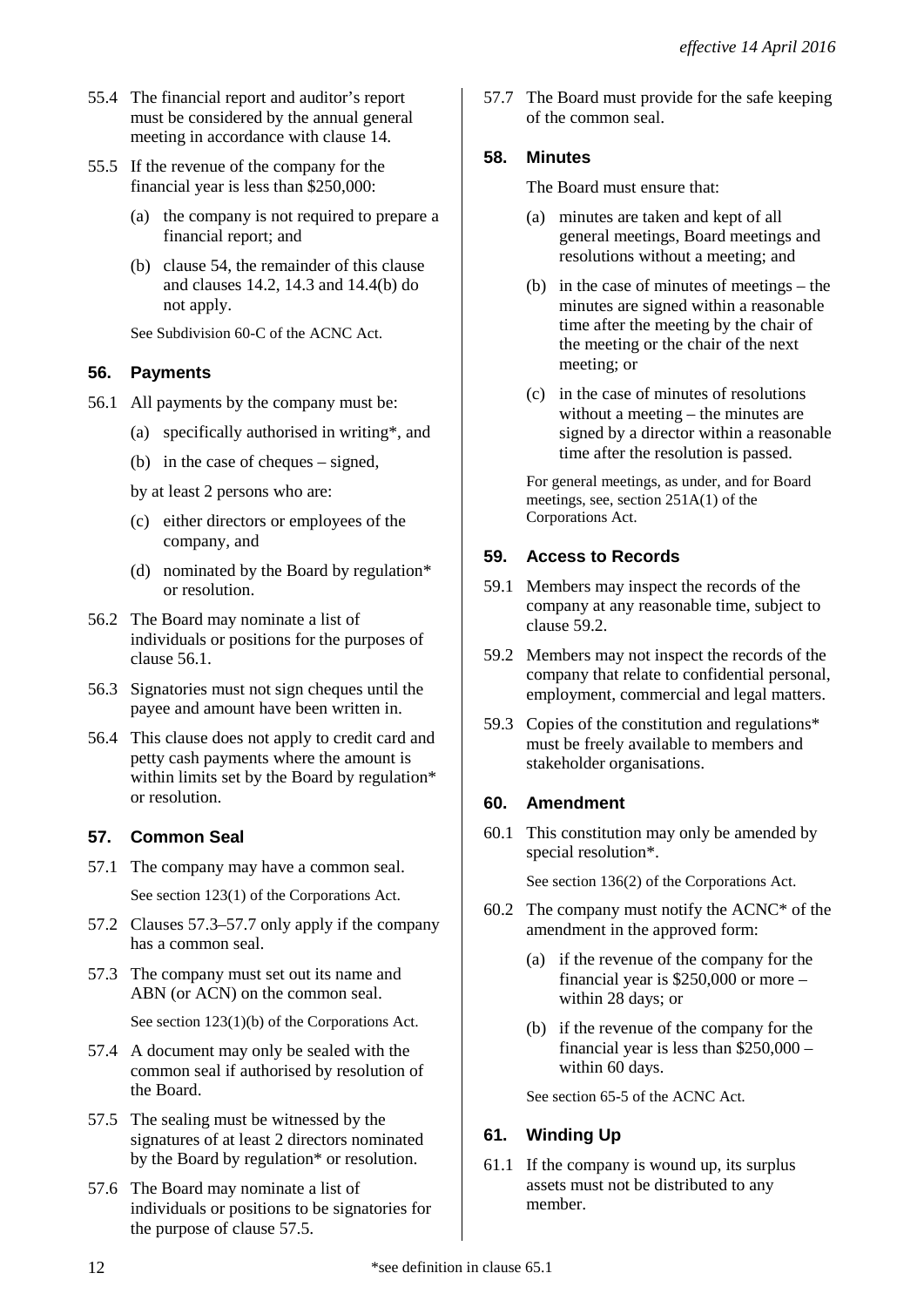- 61.2 The surplus assets must be given to an entity that:
	- (a) has a similar object to the company; and
	- (b) also prohibits the distribution of any surplus, income and assets to its members to at least as great an extent as the company;

subject to clauses 62.2(e) and 62.2(f).

- 61.3 If the company is wound up voluntarily, the entity to which its surplus assets are to be given must be decided by special resolution\*.
- 61.4 In this clause, "entity" includes body, trust and fund.

# **62. Tax Deductibility**

- 62.1 In this clause:
	- (a) "contributions" and "fund-raising event" have the same meaning as in Division 30 of the Tax Act;
	- (b) "DGR" means a deductible gift recipient under Division 30 of the Tax Act;
	- (c) "gift funds" means:
		- (i) gifts and contributions to the company, and
		- (ii) money received by the company because of such gifts and contributions; and
	- (d) "the Tax Act" means the *Income Tax Assessment Act 1997* (Cth).
- 62.2 If the company has been endorsed as a DGR:
	- (a) receipts for gifts to the company must include:
		- (i) the name and ABN of the company, and
		- (ii) the fact that the receipt is for a gift;
	- (b) receipts for contributions to the company in relation to a fund-raising event must include:
		- (i) the name and ABN of the company, and
		- (ii) the other information required by section 30-228 of the Tax Act;
	- (c) the company must keep records that record and explain all transactions and other acts it engages in relevant to its status as a DGR for at least 5 years;
- (d) the records must show that the company uses gift funds only for the principal purpose of the company;
- (e) on winding up of the company or revocation of its endorsement (whichever occurs earlier), any surplus gift funds must be transferred to another DGR; and
- (f) on winding up of the company its surplus assets other than any surplus gift funds must also be given to another DGR.

# **63. Notices**

- 63.1 Members and directors must give the company their address for notices, and any change in that address.
- 63.2 The address for notices may include an email address and a fax number.
- 63.3 The company must enter any change in the address of a member in the register of members.
- 63.4 Notice may be given to a member or director by sending it to the address last given by the member or director.
- 63.5 In this constitution a period of notice of a meeting expressed in days:
	- (a) does not include the day on which notice is given; but
	- (b) includes the day on which the meeting is held.
- 63.6 Notices sent by prepaid post are taken to have been given on the second business day after posting.
- 63.7 Notices sent by email or fax are taken to have been given on the business day after sending.

## **64. Replaceable Rules**

- 64.1 The replaceable rules in the Corporations Act do not apply to the company, except those in sections 204F and 248G(1).
- 64.2 The replaceable rules in sections 249M, 249U(4), 249W(2), 250C(2) and 250J(2) of the Corporations Act are also taken to apply to the company.

Compare item 9 of section 111L(1) of the Corporations Act.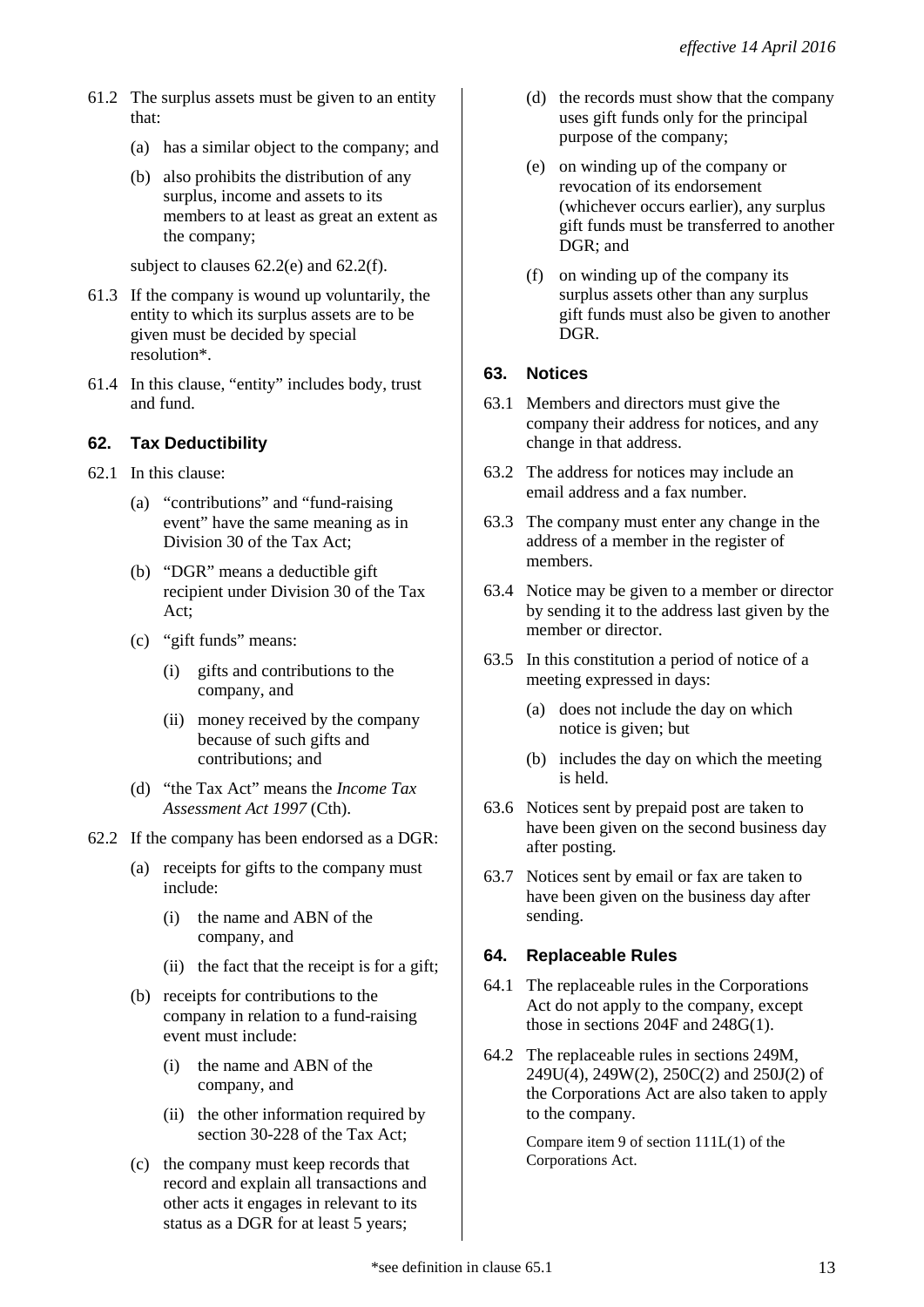# **65. Interpretation**

- 65.1 In this constitution, unless the contrary intention appears:
	- (a) "absolute majority" means a majority of the votes of all directors entitled to vote at the time, whether or not those directors are present, and whether or not they vote;
	- (b) "the ACNC" means the Australian Charities and Not-for-profits Commission;
	- (c) "ACNC Act" means the *Australian Charities and Not-for-profits Commission Act 2012* (Cth);
	- (d) "ACNC Regulation" means the *Australian Charities and Not-for-profits Commission Regulation 2013* (Cth);
	- (e) "the company" means the company named in clause 2;
	- (f) "convene" means call and arrange to hold, and includes setting the date, time and place of the meeting;
	- (g) "Corporations Act" means the *Corporations Act 2001* (Cth);
	- (h) "regulations" means regulations of the company made under clause 37.5, and "regulation" has a corresponding meaning;
	- (i) "special resolution" means a resolution at a general meeting:
		- (i) of which notice has been given in accordance with clause 16.2(d); and
		- (ii) that is passed by at least 75% of the votes cast (in person or by proxy) by those members entitled to vote on the resolution; and

See sections 9 and 249L(1)(c) of the Corporations Act.

- (j) "writing" includes emails, and forms and other documents sent electronically.
- 65.2 The headings form part of this constitution.
- 65.3 The explanatory notes inserted in a smaller font size after provisions of this constitution are for guidance only and do not form part of this constitution.
- 65.4 This constitution is to be interpreted in accordance with the Corporations Act and the ACNC Act, except as otherwise provided in this clause.

65.5 The Board is responsible for the interpretation of the constitution and regulations\*.

## **66. Transitional**

- 66.1 The Board must before 1 January 2016 approve stakeholder organisations and the representatives of stakeholder organisations for the purposes of clauses 6 and 7.
- 66.2 The remainder of this constitution takes effect on 1 January 2016.
- 66.3 On 1 January 2016 the members of the company become those representatives of stakeholder organisations approved by the Board under clause 66.1.
- 66.4 On 1 January 2016 the directors of the company become Graeme Jones, Rodney Fawcett, Meredith Temple-Smith, Phillip Hall, Philip Hegarty and Alison Green, subject to them giving the company a signed consent to act as a director of the company.
- 66.5 In clause 66.6, "the 2014 AGM", "the 2015 AGM" and "the 2016 AGM" mean the annual general meetings held in those years.
- 66.6 For the purposes of clause 27.1, the directors are taken to have been elected as follows:
	- (a) at the 2014 AGM Graeme Jones and Rodney Fawcett;
	- (b) at the 2015 AGM Meredith Temple-Smith and Phillip Hall; and
	- (c) at the 2016 AGM Philip Hegarty and Alison Green.
- 66.7 Clauses 24 and 14.4(c) do not apply to the 2016 AGM.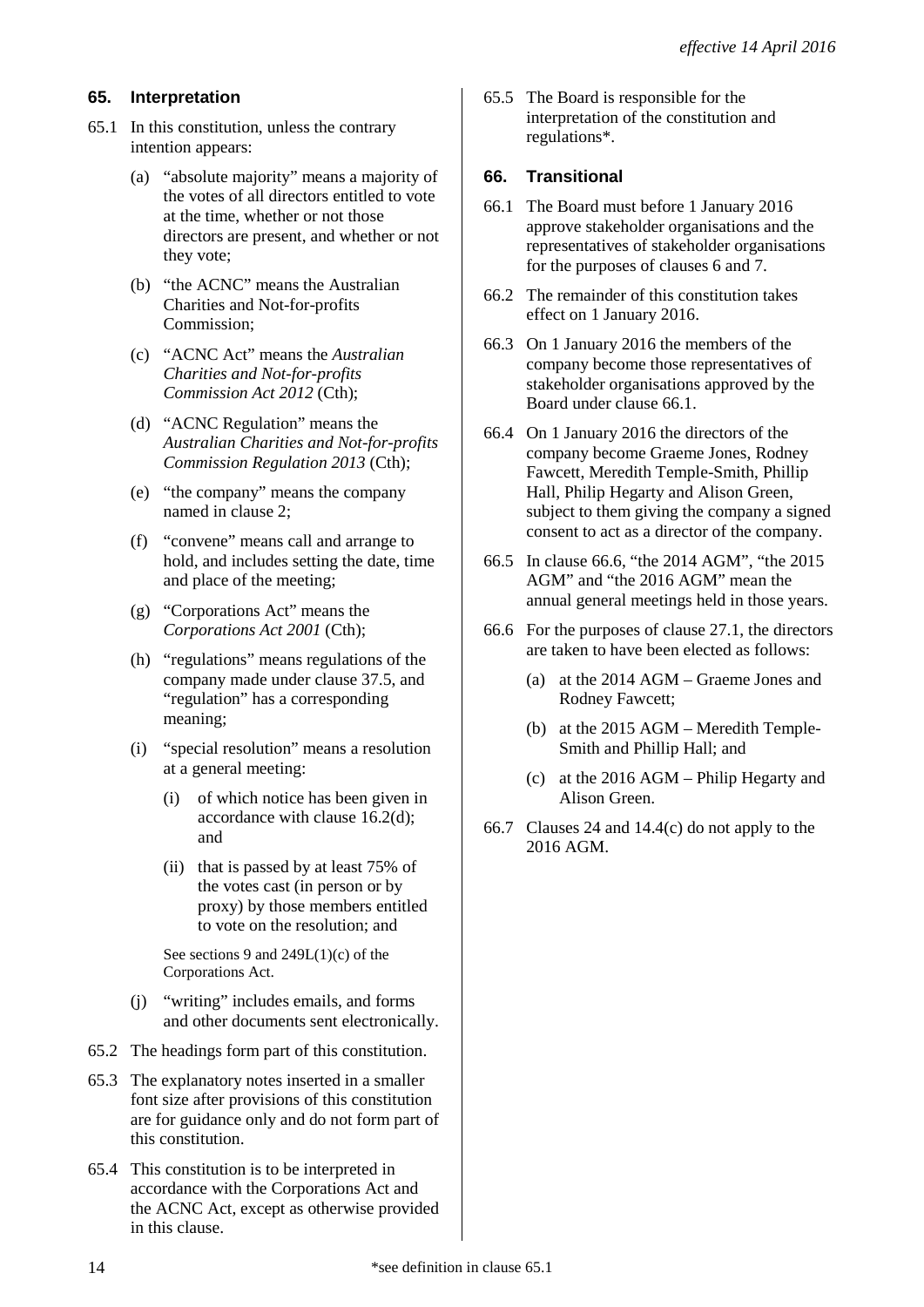# **PART 10 – INDEX**

## **67. Index**

| "absolute majority"cl.65.1(a)p.14            |               |
|----------------------------------------------|---------------|
|                                              |               |
|                                              |               |
|                                              |               |
| "ACNC Regulation" cl.65.1(d) p.14            |               |
|                                              |               |
|                                              |               |
|                                              |               |
|                                              |               |
|                                              |               |
|                                              |               |
| Ballot for Election of Directors  cl.25  p.7 |               |
| the Board                                    |               |
|                                              |               |
|                                              |               |
|                                              |               |
|                                              |               |
|                                              |               |
|                                              |               |
| Responsibility and Powers  cl.37  p.9        |               |
| see also Directors                           |               |
| <b>Board Meetings</b>                        |               |
|                                              |               |
|                                              |               |
|                                              |               |
|                                              |               |
|                                              |               |
|                                              |               |
|                                              |               |
|                                              |               |
| Resolutions without Meeting  cl.49  p.11     |               |
|                                              |               |
|                                              |               |
|                                              |               |
|                                              |               |
|                                              |               |
|                                              |               |
| Ħ                                            |               |
|                                              |               |
| 11                                           |               |
|                                              |               |
| Chairing                                     |               |
|                                              |               |
|                                              |               |
| Cheques                                      | see Payments  |
|                                              |               |
| Ħ                                            | cl.31.2p.8    |
| Ħ                                            |               |
| Ħ                                            | cl.37.2p.9    |
|                                              |               |
|                                              |               |
|                                              |               |
|                                              |               |
| the Company                                  |               |
|                                              |               |
| Distribution of Surplus, etc  cl.5.1  p.2    |               |
|                                              |               |
|                                              | cl.61.1  p.12 |
|                                              |               |
|                                              |               |
|                                              |               |
|                                              |               |
|                                              |               |
|                                              |               |
|                                              |               |
|                                              |               |
|                                              |               |
|                                              |               |

| Convening                                        |  |  |
|--------------------------------------------------|--|--|
| of Annual General Meeting  cl.14 p.4             |  |  |
|                                                  |  |  |
| of Special General Meetings  cl.15  p.4          |  |  |
|                                                  |  |  |
|                                                  |  |  |
| Definitions                                      |  |  |
| "absolute majority"cl.65.1(a)p.14                |  |  |
|                                                  |  |  |
|                                                  |  |  |
|                                                  |  |  |
|                                                  |  |  |
|                                                  |  |  |
|                                                  |  |  |
| "the regulations", "regulation" cl.65.1(h)  p.14 |  |  |
|                                                  |  |  |
|                                                  |  |  |
|                                                  |  |  |
|                                                  |  |  |
| $\mathbf{H}$                                     |  |  |
| Directors and Company Secretary                  |  |  |
|                                                  |  |  |
|                                                  |  |  |
|                                                  |  |  |
|                                                  |  |  |
|                                                  |  |  |
|                                                  |  |  |
|                                                  |  |  |
|                                                  |  |  |
|                                                  |  |  |
|                                                  |  |  |
|                                                  |  |  |
|                                                  |  |  |
|                                                  |  |  |
| see also the Board, Board Meetings               |  |  |
|                                                  |  |  |
|                                                  |  |  |
|                                                  |  |  |
|                                                  |  |  |
|                                                  |  |  |
| Election                                         |  |  |
|                                                  |  |  |
|                                                  |  |  |
|                                                  |  |  |
|                                                  |  |  |
| Financial                                        |  |  |
|                                                  |  |  |
|                                                  |  |  |
| Ħ                                                |  |  |
| cl.61.1 p.12                                     |  |  |
|                                                  |  |  |
|                                                  |  |  |
|                                                  |  |  |
|                                                  |  |  |
|                                                  |  |  |
|                                                  |  |  |
|                                                  |  |  |
|                                                  |  |  |
| Review of Financial Report  cl.55 p.11           |  |  |
|                                                  |  |  |
|                                                  |  |  |
| Financial and Other Records  cl.53 p.11          |  |  |
|                                                  |  |  |